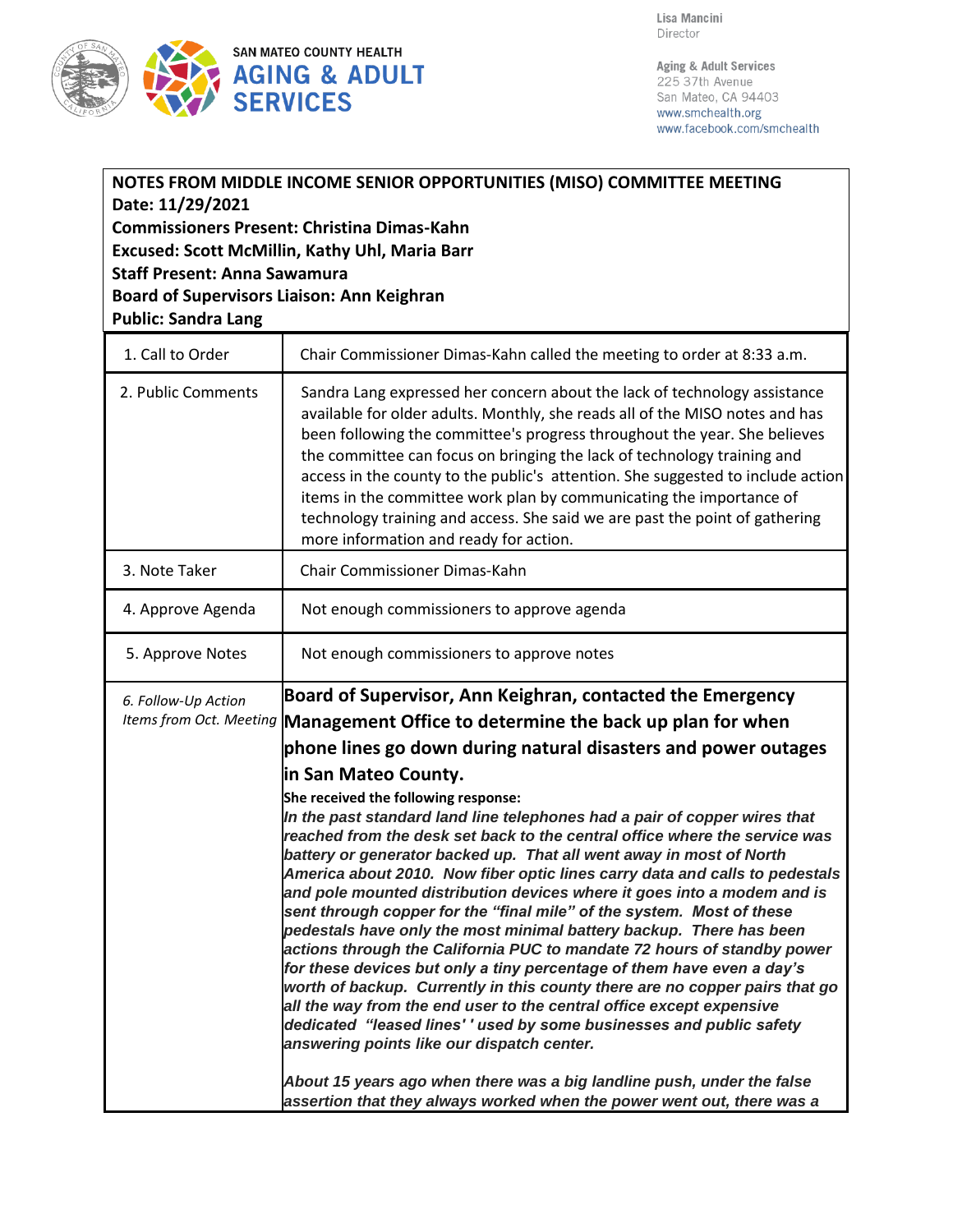

Lisa Mancini Director

Aging & Adult Services 225 37th Avenue San Mateo, CA 94403 www.smchealth.org www.facebook.com/smchealth

|                                         | warning about this. The best course now is for CoA to advocate CalPUC to<br>not extend the deadlines for battery backup, and to encourage building<br>departments to expedite the review of any building permits that come from<br>communications carriers to install backup power for their pedestals. Some<br>phone and cable providers have devised plans for dropping portable<br>generators at strategic points and powering their system that way.<br>However, that only works for limited area outages. There needs to be a<br>more system wide standby backup strategy for the systems to be<br>successful and to remain working during power outages.                                                                                                                                                                                                                                                                              |
|-----------------------------------------|---------------------------------------------------------------------------------------------------------------------------------------------------------------------------------------------------------------------------------------------------------------------------------------------------------------------------------------------------------------------------------------------------------------------------------------------------------------------------------------------------------------------------------------------------------------------------------------------------------------------------------------------------------------------------------------------------------------------------------------------------------------------------------------------------------------------------------------------------------------------------------------------------------------------------------------------|
| 7. Area Agency on<br>Aging (AAA) report | Anna Sawamura, Program Services Manager, gave a report on<br>behalf of the AAA:                                                                                                                                                                                                                                                                                                                                                                                                                                                                                                                                                                                                                                                                                                                                                                                                                                                             |
|                                         | <b>California Department of Aging (CDA) and AAA are</b><br>working on making changes to the database for reporting<br>purposes. The changes are needed to align with the<br><b>Master Plan on Aging.</b><br>She has been going into a series of meetings about<br>changing AAA policies.<br>AAA is waiting for guidance from CDA about distributing<br>$\bullet$<br>IPads to AAA providers/contractors. In turn, the providers<br>will distribute the IPads to older adults to use them. CDA<br>is targeting the beginning of next year to release the IPads<br>to the AAA's throughout the state.<br>• CDA has designated #89 IPads to San Mateo County AAA.<br>San Mateo County AAA will distribute IPads to<br>contractors, contractors will loan equipment to their<br>program participants (older adults) and the contractors<br>are required by CDA to submit reports to the AAA about<br>the equipment loaned to their participants. |
|                                         | Questions from the committee members about the IPads being<br>distributed to older adults in San Mateo County:                                                                                                                                                                                                                                                                                                                                                                                                                                                                                                                                                                                                                                                                                                                                                                                                                              |
|                                         | 1. Will the participants loaned the IPads have internet access<br>to use them? (Yes. CDA will provide one year of free<br>internet access to the participants. CDA is working with an<br>internet provider for an estimated #3000 users per Ms.<br>Sawamura)                                                                                                                                                                                                                                                                                                                                                                                                                                                                                                                                                                                                                                                                                |
|                                         | 2. Who is responsible for training the IPad users? (CDA is<br>responsible for training IPad participants)<br>3. Will the participants be able to have access to the IPad                                                                                                                                                                                                                                                                                                                                                                                                                                                                                                                                                                                                                                                                                                                                                                    |
|                                         | trainer? It's extremely important to know the level of<br>computer knowledge of the participants before starting<br>the training. (Ms. Sawamura said participants are expected                                                                                                                                                                                                                                                                                                                                                                                                                                                                                                                                                                                                                                                                                                                                                              |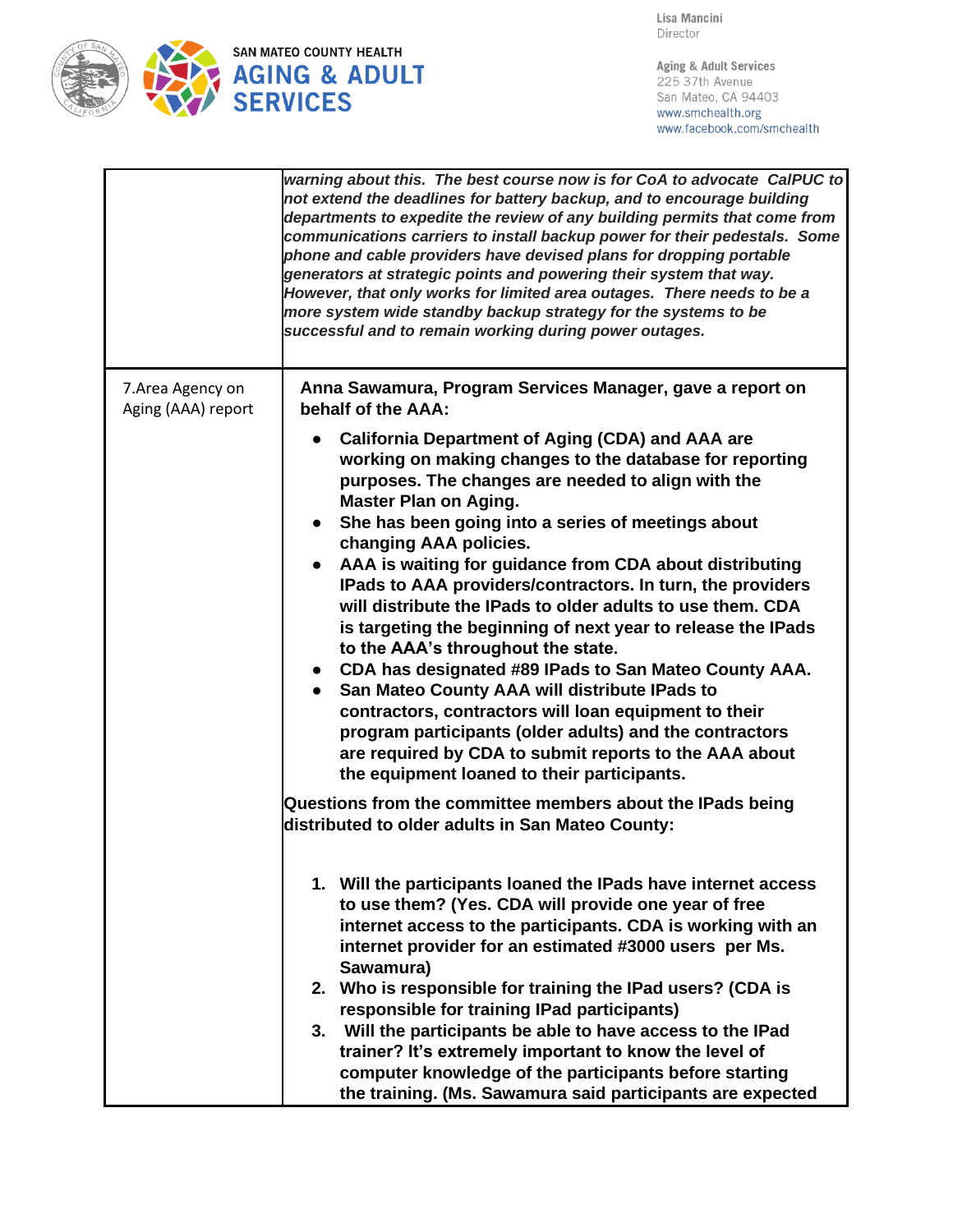

Aging & Adult Services 225 37th Avenue San Mateo, CA 94403 www.smchealth.org www.facebook.com/smchealth

|                      | to participate in various trainings offered by CDA and                                       |
|----------------------|----------------------------------------------------------------------------------------------|
|                      | contractors are required to to follow CDA's reporting                                        |
|                      | process).                                                                                    |
|                      | 4. Equity - Are the trainings offered in different languages?                                |
|                      | (Unsure at this time)                                                                        |
| Further questions to | Chair Commissioner Dimas Kahn ask Ms. Sawamura for update                                    |
| the AAA Program      | on the Second Course Program. This is a transitional program                                 |
| Manager about the    | that received funding x 2 years from San Mateo County after the                              |
| Second Course        | Great Plates Delivered (GPD) Program stopped last summer. The                                |
| Program (Food        | AAA was serving #3000 clients when the GPD program stopped                                   |
| insecurity).         | last July.                                                                                   |
|                      |                                                                                              |
|                      | Ms. Sawamura provided the following update:                                                  |
|                      | <b>Currently, dieticians working for San Mateo County are</b><br>$\bullet$                   |
|                      | doing re-assessments for the GPD participants to                                             |
|                      | determine if they are eligible for the Second Course                                         |
|                      | Program.                                                                                     |
|                      | <b>Eligibility requirements for the Second Course Program</b><br>$\bullet$                   |
|                      | are the following:                                                                           |
|                      | $\star$ Homebound                                                                            |
|                      | $\star$ Living alone                                                                         |
|                      | $\star$ Cannot provide meals for themselves                                                  |
|                      | $\star$ Link to long-term assistance, such as Meals on                                       |
|                      | <b>Wheels (MOW) and In-Home Support Services</b>                                             |
|                      | (IHSS)                                                                                       |
|                      | *They must have an identified need to qualify for the program.                               |
|                      | Serving the most needy of clients. The program only provides<br>meals Monday through Friday. |
|                      | As of 11/29/2021, Second Course is providing meals to<br>$\bullet$                           |
|                      | #570 participants. The total number has dropped by #130                                      |
|                      | from the summer time. Originally, Second Course was                                          |
|                      | providing #700 meals to clients when the program began.                                      |
|                      | • Second Harvest is delivering groceries to people who do                                    |
|                      | not qualify for the Second Course Program.                                                   |
|                      |                                                                                              |
|                      | Questions from the Chair Dimas-Kahn to AAA:                                                  |
|                      | Has the AAA considered following up with the GPD<br>$\bullet$                                |
|                      | participants, such as mailing/emailing them a survey, to                                     |
|                      | determine the following factors:                                                             |
|                      | What was their overall experience with the GPD                                               |
|                      | program?                                                                                     |
|                      | Did their health or well being improve when they<br>$\bullet$                                |
|                      | received GPD? If so, please explain how their                                                |
|                      | health improved.                                                                             |